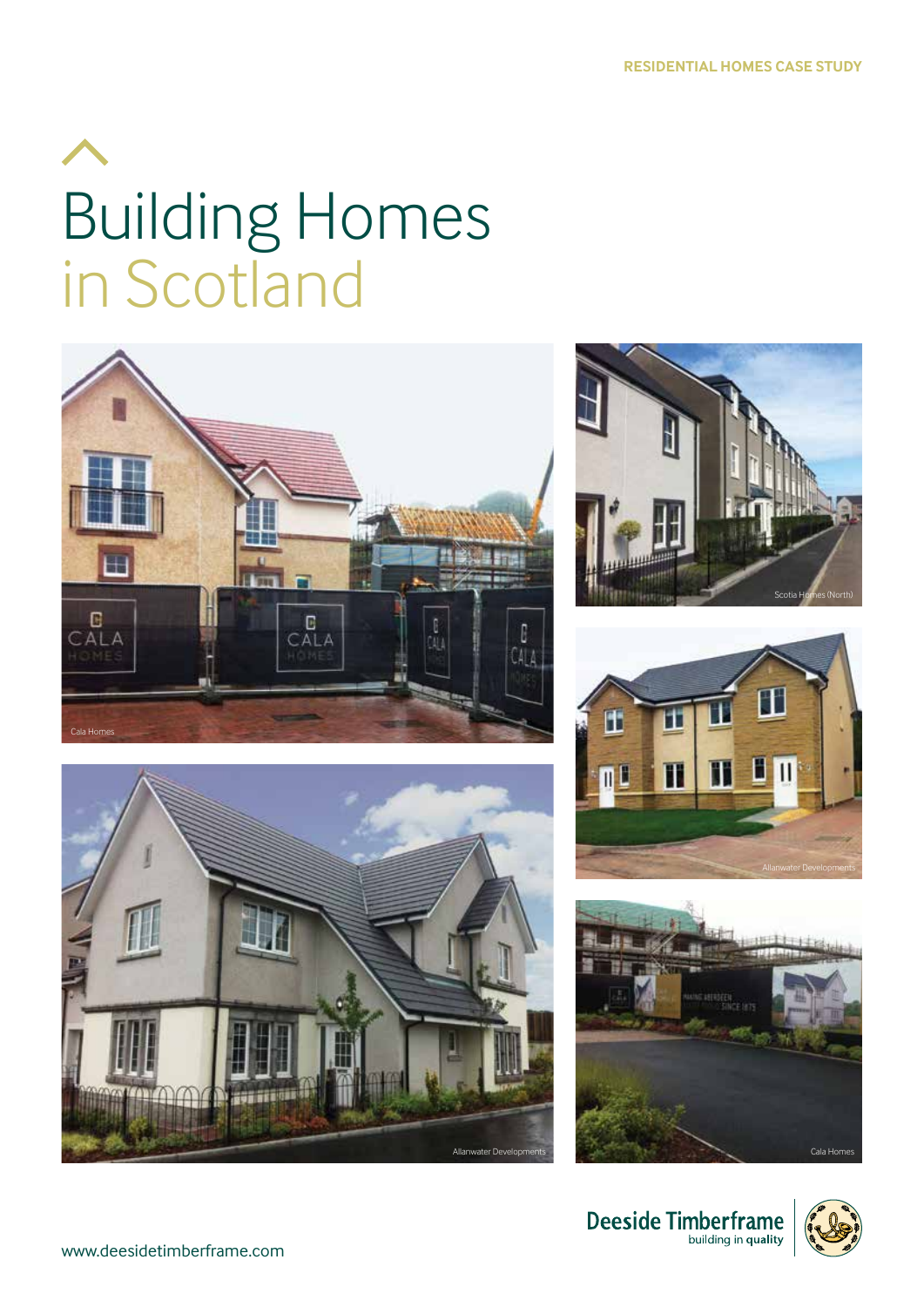# Onsite Story

#### **DAVID JAMIESON** DEESIDE TIMBERFRAME

*"Deeside Timberframe are pleased to be associated as a supplier and sub-contractor to these highly valued companies in Scotland where we strive to achieve the very best of service and technical back up and response to each and every one."*

allows us to understand the onsite requirements relating to work together successfully to meet completion dates.

installation teams, Deeside provide a reliable and trusted service

### Allanwater Developments, Dunfermline & Alloa



ALLANWATER DEVELOPMENTS CHOSE TO APPOINT DEESIDE TIMBERFRAME TO PROVIDE TIMBER FRAME SOLUTIONS TO MEET THEIR BUILD AND ARCHITECT REQUIREMENTS ACROSS TWO DEVELOPMENTS IN SCOTLAND.



**Full timber frame package including windows and doors supplied to both sites**



#### SCALE OF DELIVERY

- **Carnock Road, Dunfermline -** 43 units of 2 storey 2, 3, 4 & 5 bedroom homes
- **Alloa Park, Alloa -** 77 units of 2 storey, 2, 3, 4 & 5 bedroom homes

#### WHAT WE DELIVERED

Deeside provided bespoke timberframe solutions from design to installation for both developments.

- Supply of timber frame system
- Installation on site to meet client requirements and deadlines
- Supply and installation of all windows and external doors
- Supply and installation of all plasterboard, insulation and roughing timbers
- Supply and installation of all internal doors and finsihings

www.deesidetimberframe.com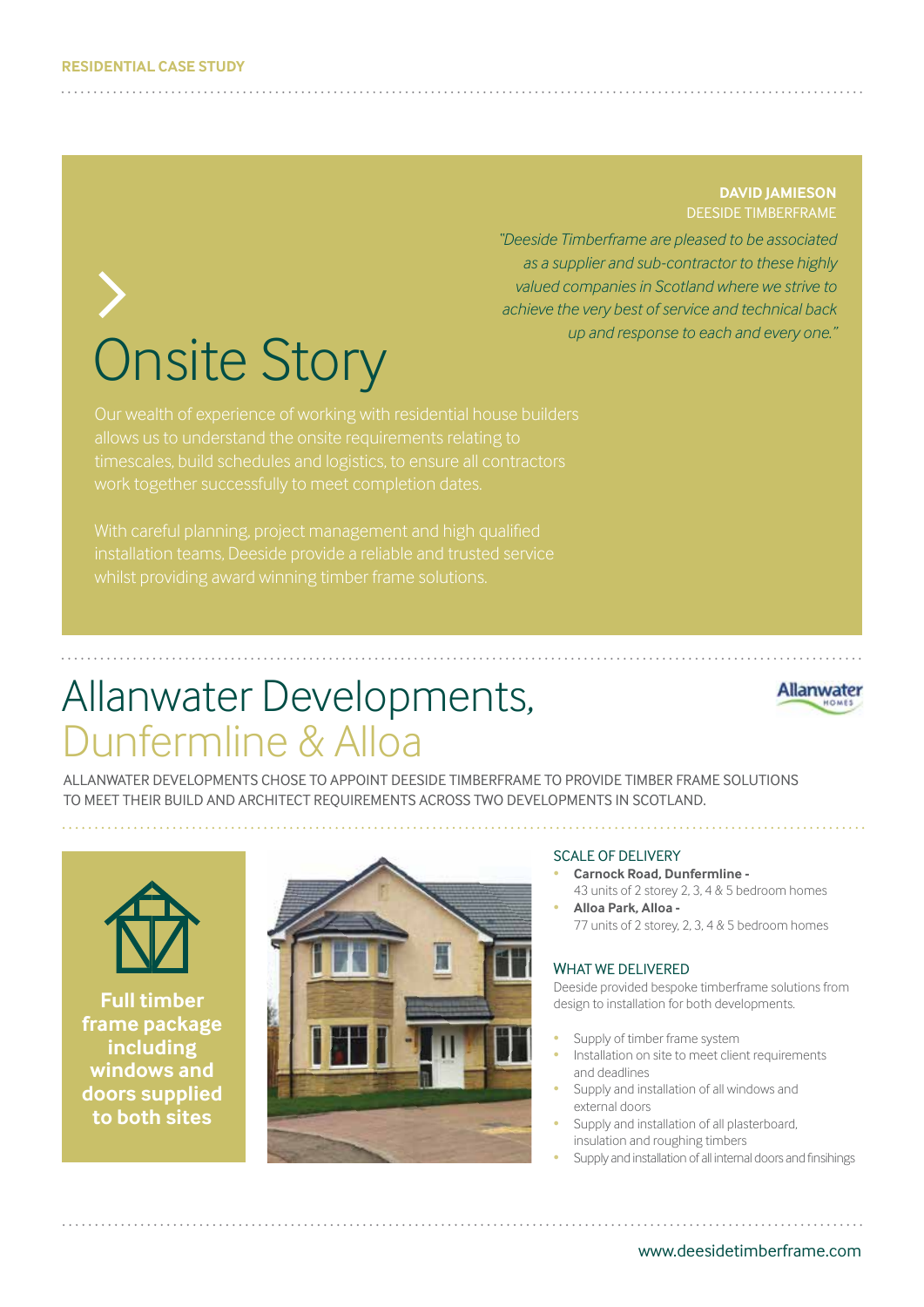### Cala Homes, Scotland



DEESIDE TIMBERFRAME HAS A LONG AND SUCCESSFUL RELATIONSHIP WITH CALA THROUGHOUT SCOTLAND AND ENGLAND. THE PAST 12 MONTHS HAS SEEN A RANGE OF DEVELOPMENTS COMPLETED WITH THE CALA NORTH DIVISION.

#### SCALE OF DELIVERY

- **Dubford -** 65 units of 2 storey, 4 & 5 bedroom homes
- **Balgownie -** 39 units of 2 storey, 2 & 3 bedroom homes
- **Cults -** 81 units comprising of 73 houses and 8 apartments

#### WHAT WE DELIVERED

For each of the three developments, we supplied and erected timber frame kits for all homes and apartment styles.

- Supply of full structural timber frame system
- Inclusive of cassette floors and roofs made up on the ground
- Crane erected into position on site
- Supply of all plasterboard, insulation and roughing timbers for the second fix works.
- Installation on site to meet client requirements and deadlines







frame delivered on using cassettes in **1 day.**

## Scotia Homes (North), Aberdeen



WE WERE APPOINTED TO WORK WITH SCOTIA HOMES TO PROVIDE HIGH QUALITY FULL TIMBER FRAME KITS FOR TWO LUXURY DEVELOPMENTS IN ABERDEEN.





#### SCALE OF DELIVERY

- **Dubford** 115 units comprising of 71 houses and 44 flats
- **Charleston -** Large scale ongoing development of over 100 units comprising of a mix of house styles and apartments

#### WHAT WE DELIVERED

For each of the two developments, we supplied and erected full timber frame kits for all homes and apartment styles.

- Supply of full structural timber frame system
- Inclusive of cassette floors and roofs made up on the ground
- Crane erected into position on site
- Installation on site to meet client requirements and deadlines
- Supply and install our ecotf closed panel system inclusive of vapour barrier and service void timbers

www.deesidetimberframe.com